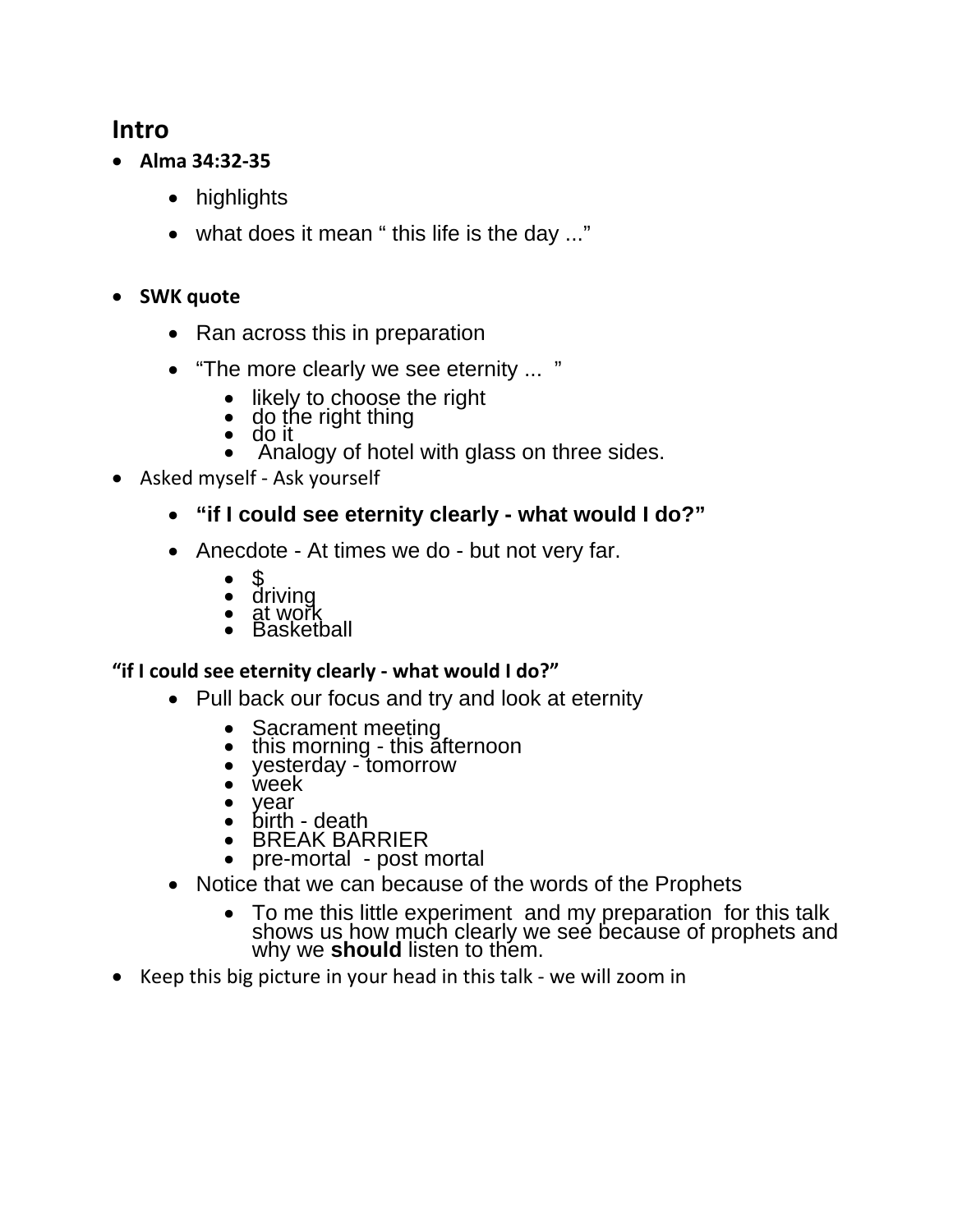# **FIRST ZOOM ‐‐ PRE‐EXISTENCE**

What important things do we see here?

- We lived in God's presence.
	- We are his spirit children He is our Father
	- We saw him in his majesty
	- $\bullet$  We were spirits He has a glorified body of flesh and bones
- There was agency and progression
	- Some more faithful than others.
	- We know that all of us were innocent in the beginning
	- We walked by sight.
	- We wanted to have the opportunity to become like our father
- The plan of salvation was presented
	- Jesus was chosen to be the Redeemer of the **World (Abraham 3:24-28)**
	- Lucifer, a son of the morning, rebelled and was cast out
		- Satan would do away with our agency and wanted the glory.
		- Satan & followers denied mortal bodies
	- No neutrals all took sides.
	- We chose Christ's plan.
- God fore-ordained prophets
	- **JFS** "The Lord fore-ordained the noble and great ones to be his prophets and rulers here, for he knew them before they were born, and through the action of the spirit on the body, he knows they will likely to serve him here" abraham was shown the intelligences that were organized
	- before the world was and told him he was one of the great and noble ones.(**Abraham 3:22-23)**
	- You and I may have been fore-ordained to do some matter or good.
- The earth was created
	- A place for us to come live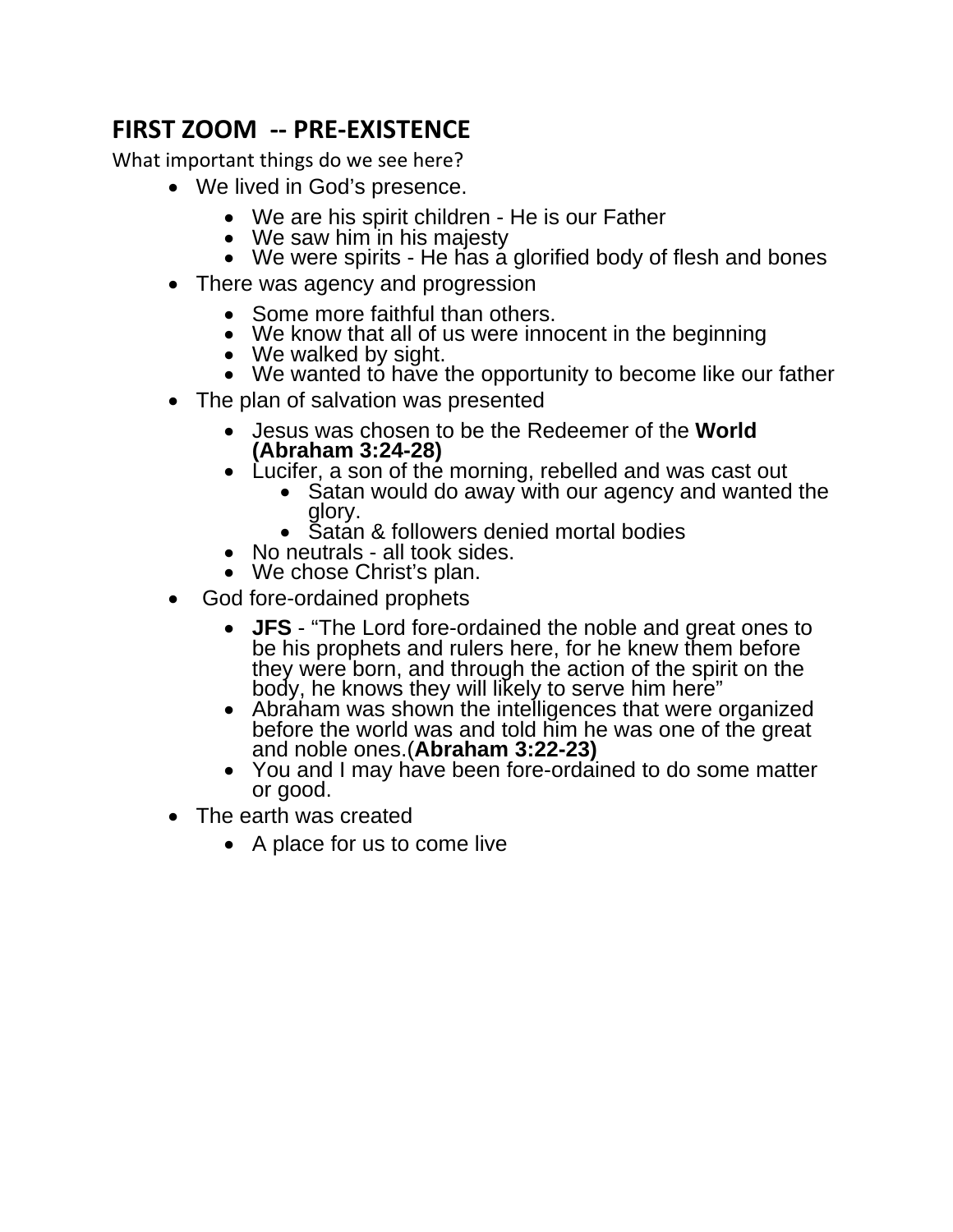# **SECOND ZOOM ‐‐ Mortality**

What important things do we see here?

- Two main purposes to life were part of the plan
	- To gain a body
	- To gain experience
		- pleasure, pain, sin, sorrow, suffering,
		- Life is for growth
		- Life is to pass through the experiences that will make us better.
		- $\bullet$
- We have our AGENCY
	- Free to choose whom we will serve
	- Satan is there to tempt us
	- Mortality is the proving ground for **exaltation** to find out who among the children of God will be worthy to become like him.
	- **HWHunter** "God's way of acting is by persuasion and patience and long-suffering. He acts by gentle solicitation and by sweet enticement. He always acts with unfailing respect for the freedom and independence that we possess. He wants to help us and pleads for the chance to assist us, but he will not do so in violation of our agency."
	- He does not coerce
- The way is strait and narrow. **(2 Nephi 31:18)**
	- There are covenants to be performed
		- baptism
		- temple
	- Must stay on the path once we are on it. **(2 Nephi 31:19:20)**
	- We all sin so as part of the plan an atonement which allows us to become clean if we repent.
- Some have a focus where we shouldn't. Purpose of wealth etc.
	- **JFS** "These things are necessary to our existence here, and that is why we should be industrious... these things are but temporary blessings, blessings that are needful while we journey through<br>this life. And that is all the good they are to us. We cannot take<br>any of them with us when we depart."
	- What do we take?? what we learn etc. **(D&C 130:18-19)**
- **JFS "This life is the most vital period in our eternal existence"**
	- Now is the time to prepare to meet God
		- Now is the time to subjugate the flesh.
		- Now is the time to overcome weakness.
		- Now is the time to subdue self.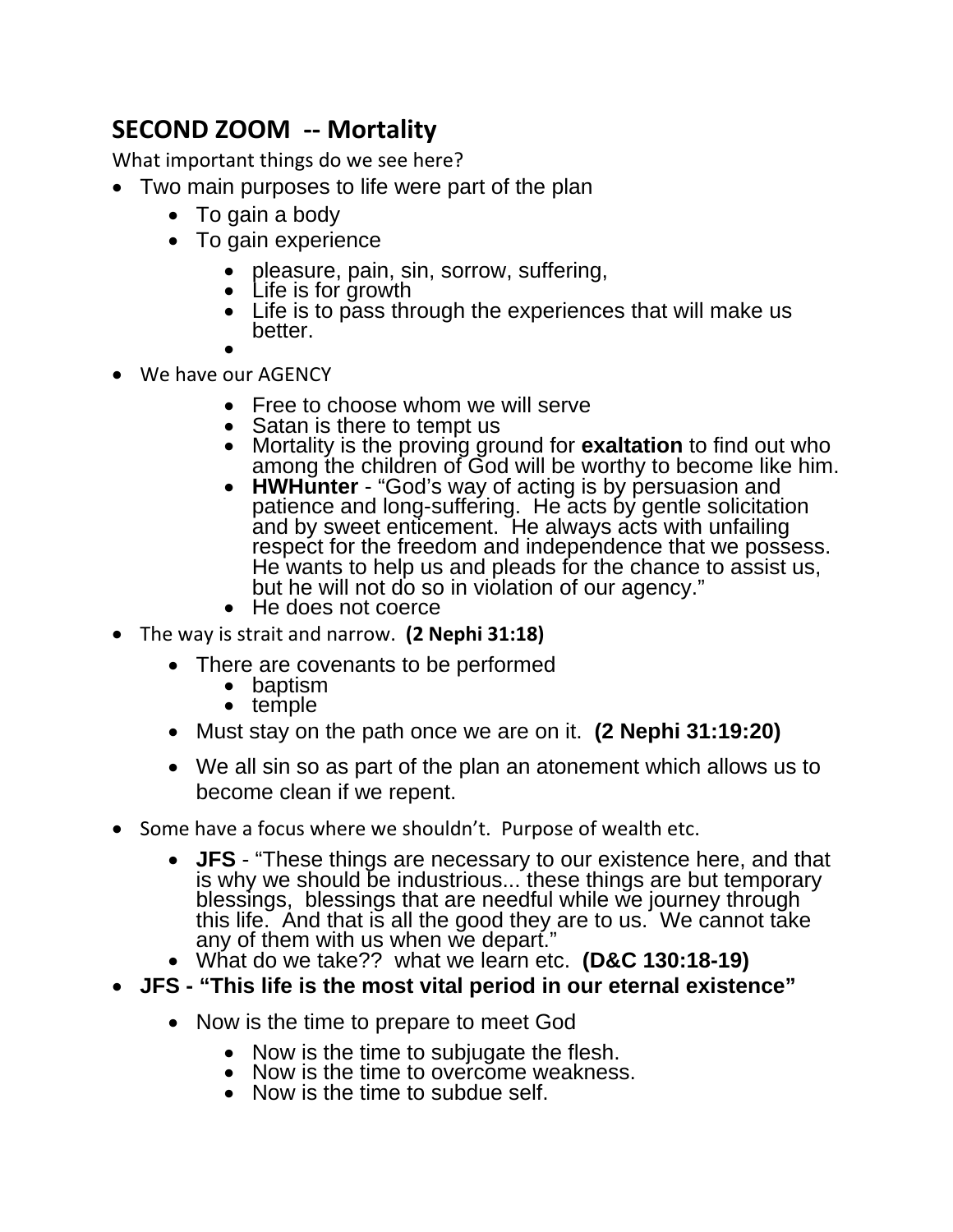- **Alma 34:32**
- **Nancy** has talked about preparing ourselves.
- SWK "procrastination leads to loss of exaltation"

### **THIRD ZOOM ‐‐ Post Mortal**

- Redemption of the body Resurrection
	- **Free gift to all** through Jesus Christ
- Judgment
	- Salvation
		- **to all who do not** sin against the light and becomes sons of perdition and dwell where Satan will be.
		- Virgins) **SWK** "The terrestrial kingdom will not be enjoyed<br>by the very wicked, for they shall obtain only the telestial.<br>Neither will the terrestrial be given to the valiant, the faithful,<br>the perfected, for they will g into the terrestrial will go those who do not measure up to the celestial." D& C 76:79 - These are they who are not valiant in the testimony of Jesus - "The unvaliant Latter-day Saint will find himself there."
		- Not Exalted by the faith of our fathers
		- It is up to --- ME -- I am responsible.
	- Exaltation
		- To dwell in the presence of God and to be like him
		- Only in the Celestial Kingdom is there progress and have all his blessings. his blessings.<br>• Just think about that as we "see more clearly"
			-
- Waiting for the above (judgement etc.)
	- Same spirit posses us that did before
		- **Alma 34:34-35**
		- **SWK** "Have you ever realized there is no magic in death, that ceasing to breathe does not make angels of careless people, does not make believers of disbelievers, does not bring faith where there was skepticism? You will arise about the way you die. You will not change very much. You cannot repent on the Word of Wisdom violation in the spirit world because you have no body which you must change. This is the time to put your lives in order."
		- **Melvin J Ballard** "this life is the time in which men are to repent. Do not let any of us imagine that we can go down to the grave not having overcome the corruptions of the flesh and then lose in the grave all our sins and evil tendencies.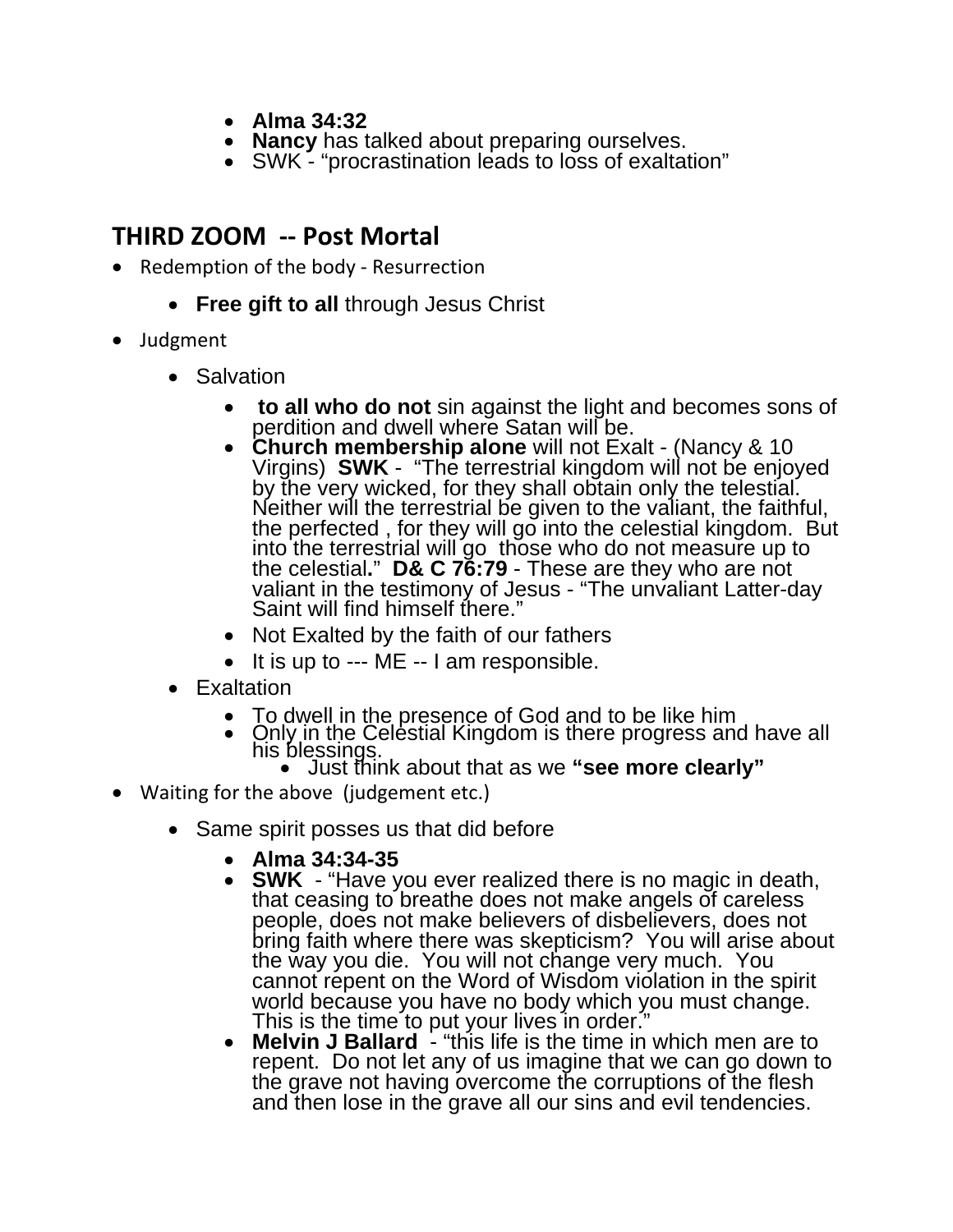They will be with us. They will be with the spirit when separated from the body."

- $\bullet$ • Harder to repent
	- **Melvin J Ballard** It is my judgment that any man or woman can do more to conform to the laws of God in one year in this life than they could in ten years when they are dead. The spirit only can repent and change, and has to go forward with the flesh afterwards. It is much easier to overcome and serve the Lord when both the flesh and spirit are combined as one. This is the time when men are more pliable and susceptible."
- Gospel preached to those who haven't heard
- Dead looking forward to resurrection.
	- "dead looked upon the long absence of their spirits from their bodies as a bondage" **D&C 138:42-45 (Joseph F. Smith)**